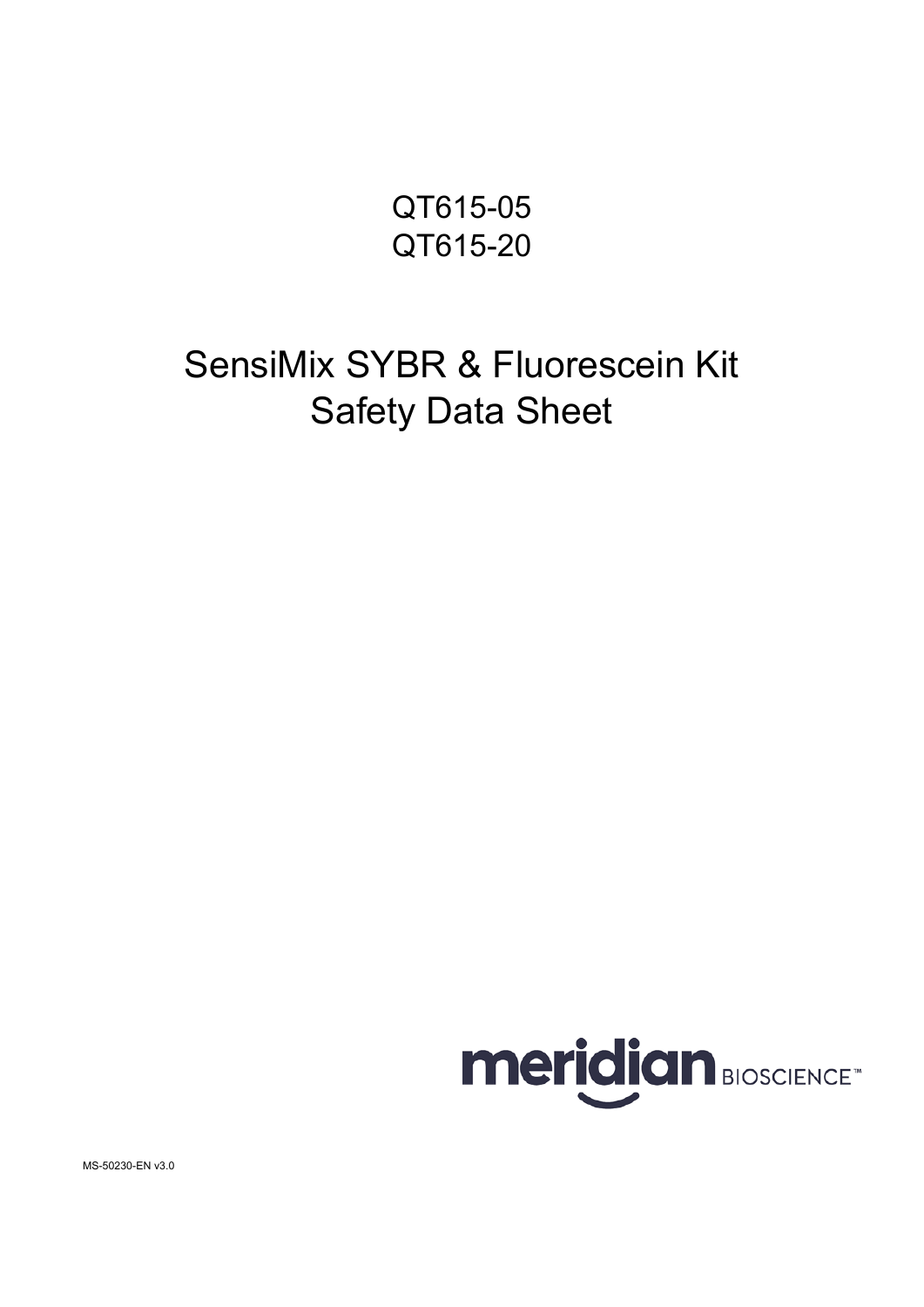

# **Meridian BIOSCIENCE<sup>®</sup> SensiFAST SYBR® & Fluorescein mix (2x)**

# Safety Data Sheet

according to Regulation (EC) No. 1907/2006 (REACH) with its amendment Regulation (EU) 2015/830 Date of issue: 7/12/2016 Version: 1.0

|                                                                                                                                                                                 |                                                                 | SECTION 1: Identification of the substance/mixture and of the company/undertaking                                       |
|---------------------------------------------------------------------------------------------------------------------------------------------------------------------------------|-----------------------------------------------------------------|-------------------------------------------------------------------------------------------------------------------------|
| 1.1.                                                                                                                                                                            | <b>Product identifier</b>                                       |                                                                                                                         |
| Product form                                                                                                                                                                    |                                                                 | : Mixture                                                                                                               |
| Product name                                                                                                                                                                    |                                                                 | SensiFAST SYBR® & Fluorescein mix (2x)                                                                                  |
| Cat. no.                                                                                                                                                                        |                                                                 | : BIO-96002, BIO-96005, BIO-96020                                                                                       |
|                                                                                                                                                                                 |                                                                 |                                                                                                                         |
| 1.2.                                                                                                                                                                            |                                                                 | Relevant identified uses of the substance or mixture and uses advised against                                           |
| 1.2.1.                                                                                                                                                                          | <b>Relevant identified uses</b>                                 |                                                                                                                         |
|                                                                                                                                                                                 | Industrial/Professional use spec                                | : Industrial use<br>Professional use                                                                                    |
|                                                                                                                                                                                 | Use of the substance/mixture                                    | : Laboratory use                                                                                                        |
| 1.2.2.                                                                                                                                                                          | <b>Uses advised against</b>                                     |                                                                                                                         |
|                                                                                                                                                                                 | No additional information available                             |                                                                                                                         |
| 1.3.                                                                                                                                                                            | Details of the supplier of the safety data sheet                |                                                                                                                         |
|                                                                                                                                                                                 | Meridianlifescience / Bioline Reagents Ltd.                     |                                                                                                                         |
| Humber Road                                                                                                                                                                     |                                                                 |                                                                                                                         |
| London                                                                                                                                                                          |                                                                 |                                                                                                                         |
| NW <sub>2</sub> 6EW                                                                                                                                                             |                                                                 |                                                                                                                         |
|                                                                                                                                                                                 | United Kingdom                                                  |                                                                                                                         |
|                                                                                                                                                                                 | T: +44 (0)20 8830 5300 F: +44 (0)20 8452 2822                   |                                                                                                                         |
|                                                                                                                                                                                 | E-mail: info@meridianlifescience.com                            |                                                                                                                         |
|                                                                                                                                                                                 |                                                                 |                                                                                                                         |
| 1.4.                                                                                                                                                                            | <b>Emergency telephone number</b>                               |                                                                                                                         |
|                                                                                                                                                                                 | Emergency number :                                              | +44 (0)1865 407 333 - English speaking (24 hours, 7 days)                                                               |
|                                                                                                                                                                                 |                                                                 |                                                                                                                         |
|                                                                                                                                                                                 | <b>SECTION 2: Hazards identification</b>                        |                                                                                                                         |
| 2.1.                                                                                                                                                                            | <b>Classification of the substance or mixture</b>               |                                                                                                                         |
|                                                                                                                                                                                 | Classification according to Regulation (EC) No. 1272/2008 [CLP] |                                                                                                                         |
| Not classified                                                                                                                                                                  |                                                                 |                                                                                                                         |
|                                                                                                                                                                                 |                                                                 |                                                                                                                         |
|                                                                                                                                                                                 | Adverse physicochemical, human health and environmental effects |                                                                                                                         |
|                                                                                                                                                                                 | No additional information available                             |                                                                                                                         |
|                                                                                                                                                                                 |                                                                 |                                                                                                                         |
| 2.2.                                                                                                                                                                            | Label elements                                                  |                                                                                                                         |
|                                                                                                                                                                                 | No labelling obligation.                                        |                                                                                                                         |
| 2.3.                                                                                                                                                                            | <b>Other hazards</b>                                            |                                                                                                                         |
|                                                                                                                                                                                 |                                                                 |                                                                                                                         |
| This substance/mixture does not meet the PBT criteria of REACH regulation, annex XIII<br>This substance/mixture does not meet the vPvB criteria of REACH regulation, annex XIII |                                                                 |                                                                                                                         |
|                                                                                                                                                                                 |                                                                 |                                                                                                                         |
|                                                                                                                                                                                 | <b>SECTION 3: Composition/information on ingredients</b>        |                                                                                                                         |
| 3.1.<br><b>Substance</b>                                                                                                                                                        |                                                                 |                                                                                                                         |
| Not applicable                                                                                                                                                                  |                                                                 |                                                                                                                         |
|                                                                                                                                                                                 |                                                                 |                                                                                                                         |
| 3.2.                                                                                                                                                                            | <b>Mixture</b>                                                  |                                                                                                                         |
|                                                                                                                                                                                 |                                                                 | This mixture does not contain any substances to be mentioned according to the criteria of section 3.2 of REACH annex II |
|                                                                                                                                                                                 |                                                                 |                                                                                                                         |
|                                                                                                                                                                                 | <b>SECTION 4: First aid measures</b>                            |                                                                                                                         |

| 4.1. | Description of first aid measures |                                                                                                                                      |
|------|-----------------------------------|--------------------------------------------------------------------------------------------------------------------------------------|
|      | First-aid measures general        | : Never give anything by mouth to an unconscious person. If you feel unwell, seek medical<br>advice (show the label where possible). |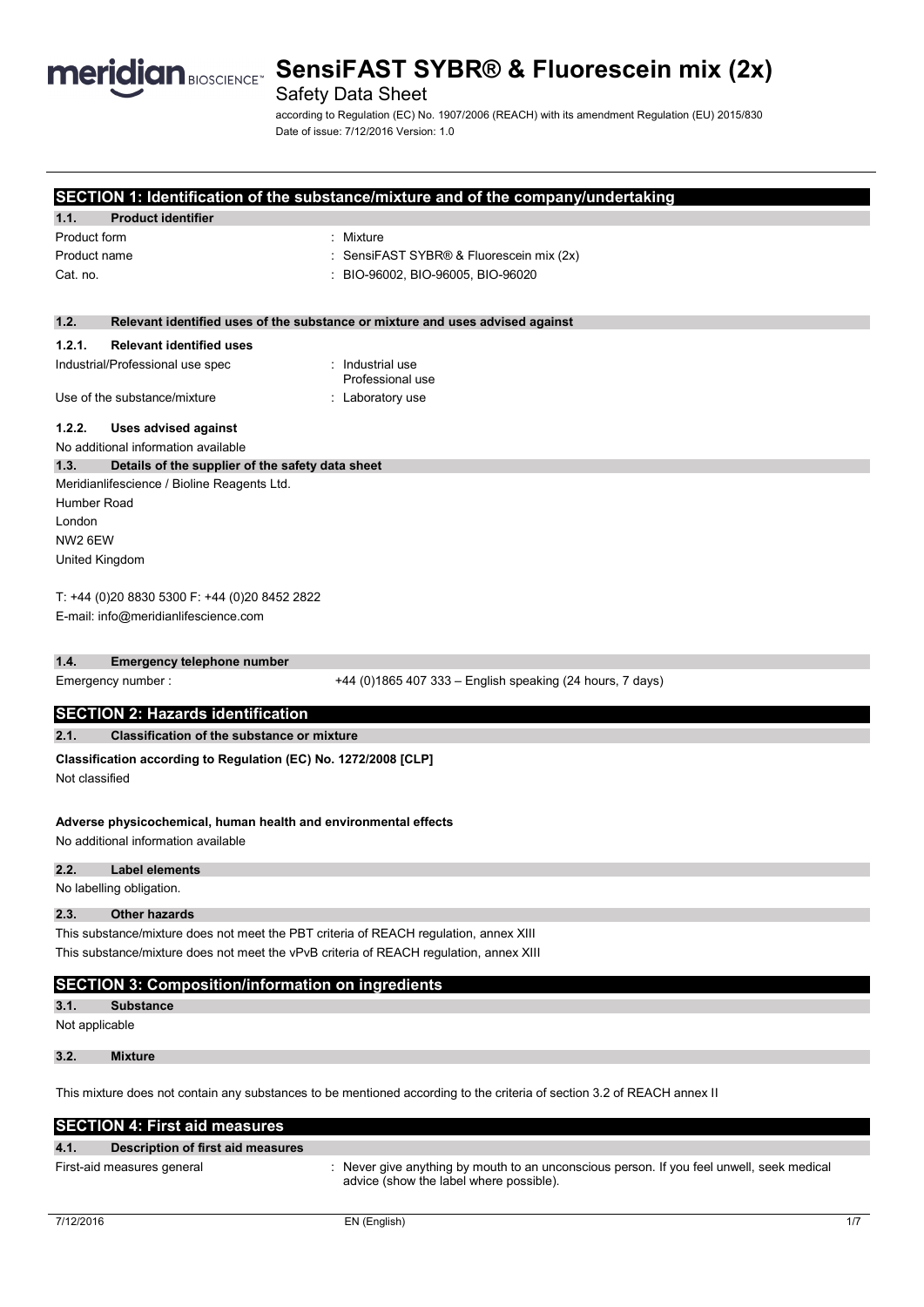Safety Data Sheet

according to Regulation (EC) No. 1907/2006 (REACH) with its amendment Regulation (EU) 2015/830

|             | First-aid measures after inhalation                                                    | : Remove to fresh air, keep the patient warm and at rest. If symptoms persist, obtain medical<br>attention.                                                                                                                                              |
|-------------|----------------------------------------------------------------------------------------|----------------------------------------------------------------------------------------------------------------------------------------------------------------------------------------------------------------------------------------------------------|
|             | First-aid measures after skin contact                                                  | Remove affected clothing and wash all exposed skin area with mild soap and water, followed<br>by warm water rinse. If symptoms develop, obtain medical attention.                                                                                        |
|             | First-aid measures after eye contact                                                   | Rinse immediately with plenty of water. Ensure that folded skin of eyelids is thoroughly washed<br>with water. Remove contact lenses, if present and easy to do. Continue rinsing. If eye irritation<br>persists: Get medical advice/attention.          |
|             | First-aid measures after ingestion                                                     | Do NOT induce vomiting. Never give anything by mouth to an unconscious person. Rinse<br>mouth. Give 100 - 200 ml of water to drink. If symptoms develop, obtain medical attention.                                                                       |
| 4.2.        | Most important symptoms and effects, both acute and delayed                            |                                                                                                                                                                                                                                                          |
|             | Symptoms/injuries                                                                      | : Not expected to present a significant hazard under anticipated conditions of normal use.                                                                                                                                                               |
|             | Symptoms/injuries after eye contact                                                    | May cause slight irritation to eyes.                                                                                                                                                                                                                     |
| 4.3.        |                                                                                        | Indication of any immediate medical attention and special treatment needed                                                                                                                                                                               |
|             | Treat symptomatically.                                                                 |                                                                                                                                                                                                                                                          |
|             | <b>SECTION 5: Firefighting measures</b>                                                |                                                                                                                                                                                                                                                          |
| 5.1.        | <b>Extinguishing media</b>                                                             |                                                                                                                                                                                                                                                          |
|             | Suitable extinguishing media                                                           | : Use extinguishing media appropriate for surrounding fire.                                                                                                                                                                                              |
|             | Unsuitable extinguishing media                                                         | None known.                                                                                                                                                                                                                                              |
| 5.2.        | Special hazards arising from the substance or mixture                                  |                                                                                                                                                                                                                                                          |
| Fire hazard |                                                                                        | : Not flammable.                                                                                                                                                                                                                                         |
| fire        | Hazardous decomposition products in case of                                            | : Carbon monoxide. Carbon dioxide. Sulphur oxides.                                                                                                                                                                                                       |
| 5.3.        | <b>Advice for firefighters</b>                                                         |                                                                                                                                                                                                                                                          |
|             | Firefighting instructions                                                              | : Exercise caution when fighting any chemical fire. Avoid fire-fighting water entering the<br>environment.                                                                                                                                               |
|             | Protection during firefighting                                                         | : As in any fire, wear self-contained breathing apparatus and full protective gear.                                                                                                                                                                      |
|             | <b>SECTION 6: Accidental release measures</b>                                          |                                                                                                                                                                                                                                                          |
| 6.1.        | Personal precautions, protective equipment and emergency procedures                    |                                                                                                                                                                                                                                                          |
|             |                                                                                        |                                                                                                                                                                                                                                                          |
| 6.1.1.      | For non-emergency personnel                                                            |                                                                                                                                                                                                                                                          |
|             | <b>Emergency procedures</b>                                                            | : Evacuate unnecessary personnel. Avoid contact with skin, eyes and clothing.                                                                                                                                                                            |
| 6.1.2.      | For emergency responders                                                               |                                                                                                                                                                                                                                                          |
|             | Protective equipment                                                                   | Wear suitable protective clothing and gloves.                                                                                                                                                                                                            |
|             | <b>Emergency procedures</b>                                                            | : Avoid contact with eyes, skin and clothing.                                                                                                                                                                                                            |
| 6.2.        | <b>Environmental precautions</b>                                                       |                                                                                                                                                                                                                                                          |
|             | Notify authorities if large amounts of the product enters sewers or public waters.     |                                                                                                                                                                                                                                                          |
| 6.3.        | Methods and material for containment and cleaning up                                   |                                                                                                                                                                                                                                                          |
|             | Methods for cleaning up                                                                | : Absorb with earth, sand or other non-combustible material and transfer to containers for later<br>disposal.                                                                                                                                            |
| 6.4.        | <b>Reference to other sections</b>                                                     |                                                                                                                                                                                                                                                          |
|             | SECTION 8: Exposure controls/personal protection. SECTION 13: Disposal considerations. |                                                                                                                                                                                                                                                          |
|             |                                                                                        |                                                                                                                                                                                                                                                          |
| 7.1.        | <b>SECTION 7: Handling and storage</b><br><b>Precautions for safe handling</b>         |                                                                                                                                                                                                                                                          |
|             | Precautions for safe handling                                                          | Provide adequate ventilation. Avoid contact with skin, eyes and clothing.                                                                                                                                                                                |
|             | Hygiene measures                                                                       | Handle in accordance with good industrial hygiene and safety practice. Take off contaminated<br>clothing and wash before reuse. Wash hands and other exposed areas with mild soap and<br>water before eating, drinking or smoking and when leaving work. |
| 7.2.        | Conditions for safe storage, including any incompatibilities                           |                                                                                                                                                                                                                                                          |
|             | Storage conditions                                                                     | Keep only in the original container in a cool well ventilated place. Keep container closed when<br>not in use.                                                                                                                                           |
|             | Incompatible materials                                                                 | Acid chlorides. Phosphorus halides. Strong acids. Strong oxidizing agents. Strong reducing<br>agents.                                                                                                                                                    |

Laboratory use.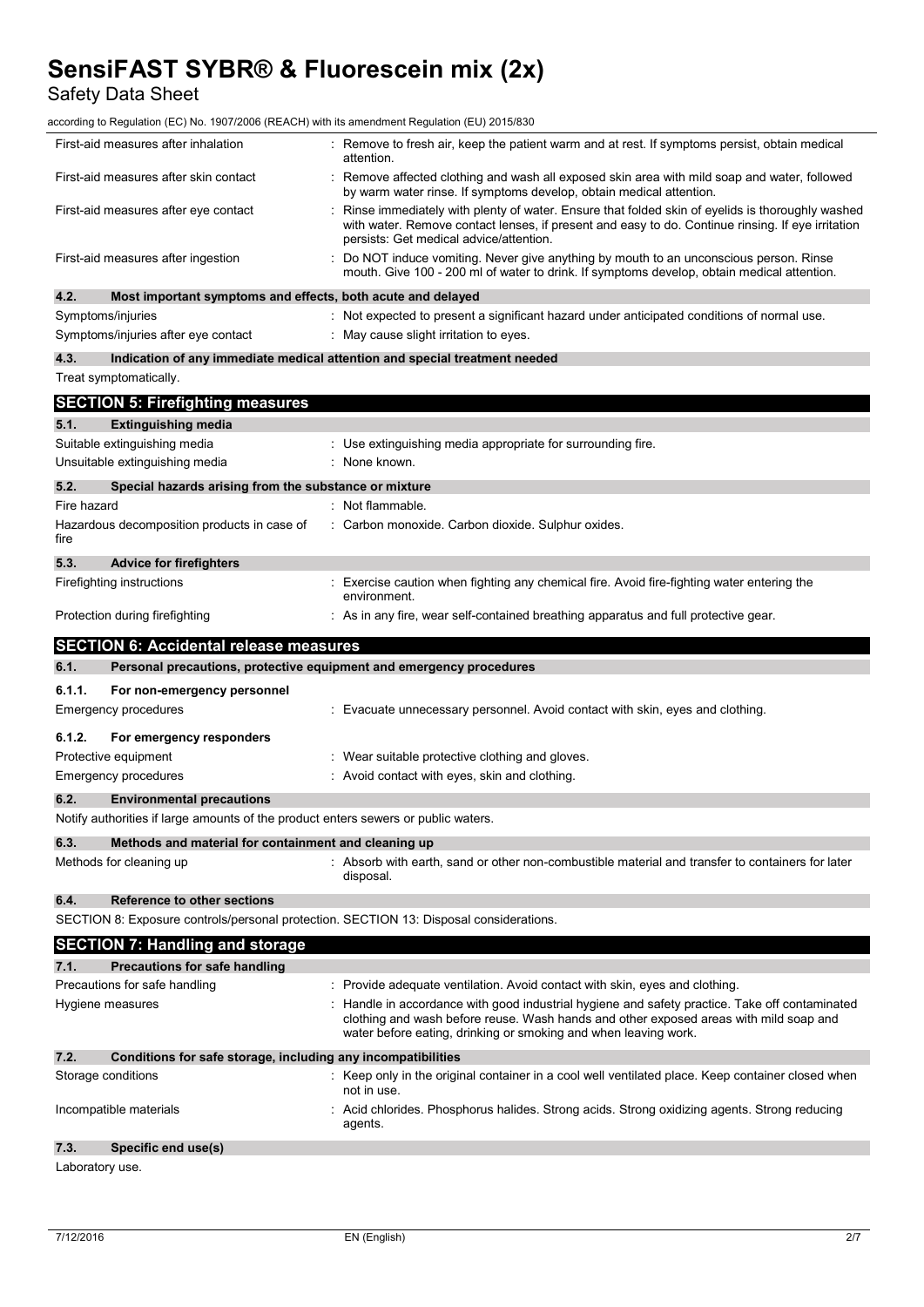Safety Data Sheet

according to Regulation (EC) No. 1907/2006 (REACH) with its amendment Regulation (EU) 2015/830

# **SECTION 8: Exposure controls/personal protection**

#### **8.1. Control parameters**

No additional information available

#### **8.2. Exposure controls**

#### **Appropriate engineering controls:**

Provide adequate ventilation.

#### **Personal protective equipment:**

Avoid all unnecessary exposure.

#### **Hand protection:**

Wear protective gloves. Standard EN 374 - Protective gloves against chemicals. The exact breakthrough time has to be found out by the manufacturer of the protective gloves and has to be observed. Gloves should be removed and replaced if there are any signs of degradation or breakthrough

#### **Eye protection:**

Wear safety glasses with side shields. Standard EN 166 - Personal eye-protection

#### **Skin and body protection:**

Long sleeved protective clothing

#### **Respiratory protection:**

Not required for normal conditions of use

#### **Thermal hazard protection:**

Not required for normal conditions of use.

#### **Other information:**

Do not eat, drink or smoke during use. Handle in accordance with good industrial hygiene and safety procedures.

### **SECTION 9: Physical and chemical properties**

| 9.1.<br>Information on basic physical and chemical properties |                         |
|---------------------------------------------------------------|-------------------------|
| Physical state                                                | Liquid<br>t.            |
| Colour                                                        | Colourless.             |
| Odour                                                         | Odourless.              |
| Odour threshold                                               | No data available       |
| рH                                                            | No data available       |
| Relative evaporation rate (butylacetate=1)                    | No data available       |
| Melting point                                                 | No data available       |
| Freezing point                                                | No data available       |
| Boiling point                                                 | Not applicable.         |
| Flash point                                                   | No data available       |
| Auto-ignition temperature                                     | No data available       |
| Decomposition temperature                                     | No data available       |
| Flammability (solid, gas)                                     | Not applicable          |
| Vapour pressure                                               | No data available       |
| Relative vapour density at 20 °C                              | No data available       |
| Relative density                                              | $\approx$ 1 (Water = 1) |
| Solubility                                                    | Water: Miscible         |
| Log Pow                                                       | No data available       |
| Viscosity, kinematic                                          | No data available       |
| Viscosity, dynamic                                            | No data available       |
| <b>Explosive properties</b>                                   | Not explosive.          |
| Oxidising properties                                          | No data available       |
| <b>Explosive limits</b>                                       | No data available       |

#### **9.2. Other information**

No additional information available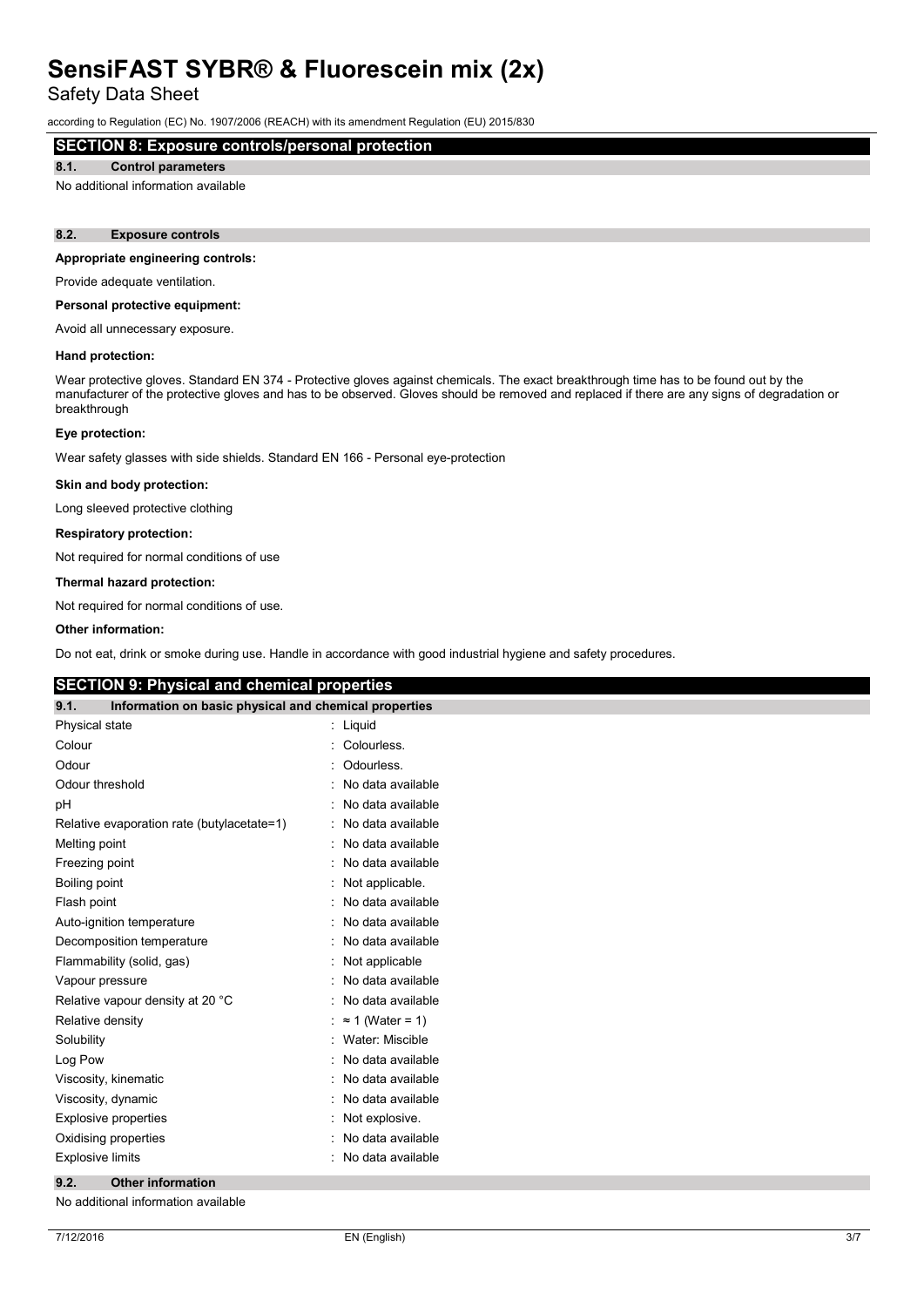Safety Data Sheet

according to Regulation (EC) No. 1907/2006 (REACH) with its amendment Regulation (EU) 2015/830

| <b>SECTION 10: Stability and reactivity</b>                    |
|----------------------------------------------------------------|
| $\mathbf{A} \mathbf{A}$ $\mathbf{B}$ $\mathbf{A}$ $\mathbf{B}$ |

**10.1. Reactivity** Stable under normal conditions.

**10.2. Chemical stability**

Stable under normal conditions.

## **10.3. Possibility of hazardous reactions**

None known.

**10.4. Conditions to avoid**

Extremely high or low temperatures.

#### **10.5. Incompatible materials**

Acid chlorides. Phosphorus halides. Strong acids. Strong oxidizing agents. Strong reducing agents.

#### **10.6. Hazardous decomposition products**

Carbon monoxide. Carbon dioxide. Sulphur oxides.

### **SECTION 11: Toxicological information**

| 11.1.<br>Information on toxicological effects         |                                                                                            |
|-------------------------------------------------------|--------------------------------------------------------------------------------------------|
| Acute toxicity                                        | : Not classified                                                                           |
| Additional information                                | : Based on available data, the classification criteria are not met                         |
| Skin corrosion/irritation                             | : Not classified                                                                           |
| Additional information                                | : Based on available data, the classification criteria are not met                         |
| Serious eye damage/irritation                         | : Not classified                                                                           |
| Additional information                                | : Based on available data, the classification criteria are not met                         |
| Respiratory or skin sensitisation                     | : Not classified                                                                           |
| Additional information                                | : Based on available data, the classification criteria are not met                         |
| Germ cell mutagenicity                                | : Not classified                                                                           |
|                                                       | Based on available data, the classification criteria are not met                           |
| Carcinogenicity                                       | : Not classified                                                                           |
| Additional information                                | : Based on available data, the classification criteria are not met                         |
| Reproductive toxicity                                 | : Not classified                                                                           |
| Additional information                                | : Based on available data, the classification criteria are not met                         |
| Specific target organ toxicity (single exposure)      | : Not classified                                                                           |
| Additional information                                | : Based on available data, the classification criteria are not met                         |
| Specific target organ toxicity (repeated<br>exposure) | : Not classified                                                                           |
| Additional information                                | : Based on available data, the classification criteria are not met                         |
| Aspiration hazard                                     | : Not classified                                                                           |
| Additional information                                | : Based on available data, the classification criteria are not met                         |
| Potential adverse human health effects and            | : Not expected to present a significant hazard under anticipated conditions of normal use. |

# **SECTION 12: Ecological information**

| <b>LOXICITV</b> |
|-----------------|
|                 |

symptoms

Ecology - water  $\qquad \qquad$ : Not classified.

# **12.2. Persistence and degradability** No additional information available **12.3. Bioaccumulative potential** No additional information available **12.4. Mobility in soil SensiFAST SYBR® & Fluorescein mix (2x)**  Ecology - soil **Ecology** - soil and the matter of  $\blacksquare$  Miscible with water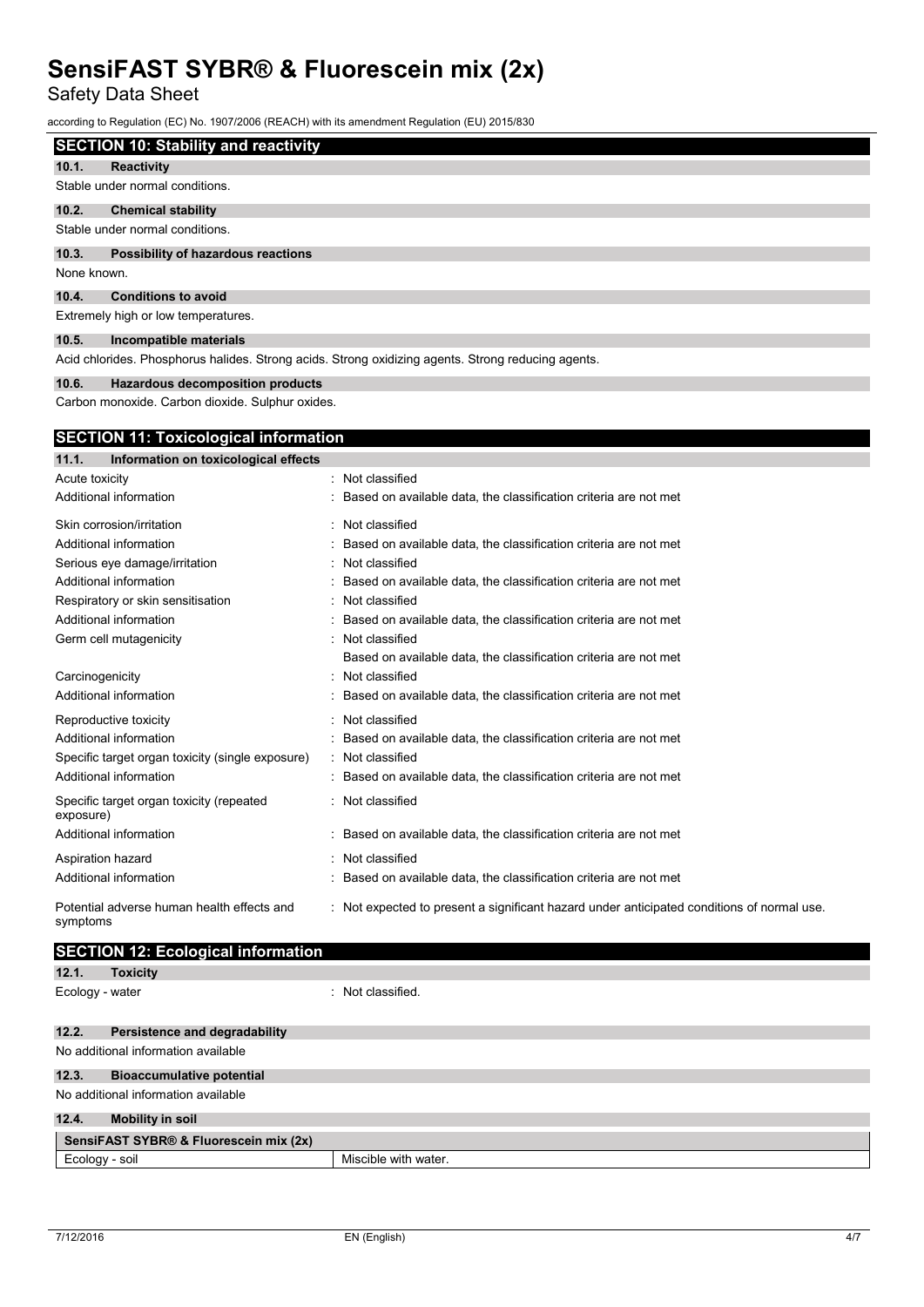Safety Data Sheet

according to Regulation (EC) No. 1907/2006 (REACH) with its amendment Regulation (EU) 2015/830

| 12.5.                                                                                  | <b>Results of PBT and vPvB assessment</b> |  |
|----------------------------------------------------------------------------------------|-------------------------------------------|--|
|                                                                                        | SensiFAST SYBR® & Fluorescein mix (2x)    |  |
| This substance/mixture does not meet the PBT criteria of REACH regulation, annex XIII  |                                           |  |
| This substance/mixture does not meet the vPvB criteria of REACH regulation, annex XIII |                                           |  |
| 12.6.                                                                                  | Other adverse effects                     |  |

No additional information available

#### **SECTION 13: Disposal considerations**

#### **13.1. Waste treatment methods**

Waste disposal recommendations in the state of propose in a safe manner in accordance with local/national regulations. Empty containers should be taken to an approved waste handling site for recycling or disposal.

### **SECTION 14: Transport information**

In accordance with ADR / RID / IMDG / IATA / ADN

| 14.1.<br><b>UN number</b>                  |                                        |
|--------------------------------------------|----------------------------------------|
| UN-No. (ADR)                               | Not regulated                          |
| UN-No. (IMDG)                              | Not regulated                          |
| UN-No. (IATA)                              | Not regulated                          |
| UN-No. (ADN)                               | Not regulated                          |
| UN-No. (RID)                               | Not regulated                          |
| 14.2.<br>UN proper shipping name           |                                        |
| Proper Shipping Name                       | Not regulated                          |
| Proper Shipping Name (IMDG)                | Not regulated                          |
| Proper Shipping Name (IATA)                | Not regulated                          |
| Proper Shipping Name (ADN)                 | Not regulated                          |
| Proper Shipping Name (RID)                 | Not regulated                          |
| 14.3.<br><b>Transport hazard class(es)</b> |                                        |
| <b>ADR</b>                                 |                                        |
| Transport hazard class(es) (ADR)           | : Not regulated                        |
| <b>IMDG</b>                                |                                        |
| Transport hazard class(es) (IMDG)          | : Not regulated                        |
| IATA                                       |                                        |
| Transport hazard class(es) (IATA)          | : Not regulated                        |
| <b>ADN</b>                                 |                                        |
| Transport hazard class(es) (ADN)           | : Not regulated                        |
| RID                                        |                                        |
| Transport hazard class(es) (RID)           | : Not regulated                        |
| 14.4.<br><b>Packing group</b>              |                                        |
| Packing group                              | Not regulated<br>÷                     |
| Packing group (IMDG)                       | Not regulated                          |
| Packing group (IATA)                       | Not regulated                          |
| Packing group (ADN)                        | Not regulated                          |
| Packing group (RID)                        | Not regulated                          |
| 14.5.<br><b>Environmental hazards</b>      |                                        |
| Dangerous for the environment              | : No                                   |
| Marine pollutant                           | No<br>÷                                |
| Other information                          | No supplementary information available |
| 14.6.<br>Special precautions for user      |                                        |
| - Overland transport                       |                                        |
| Not regulated                              |                                        |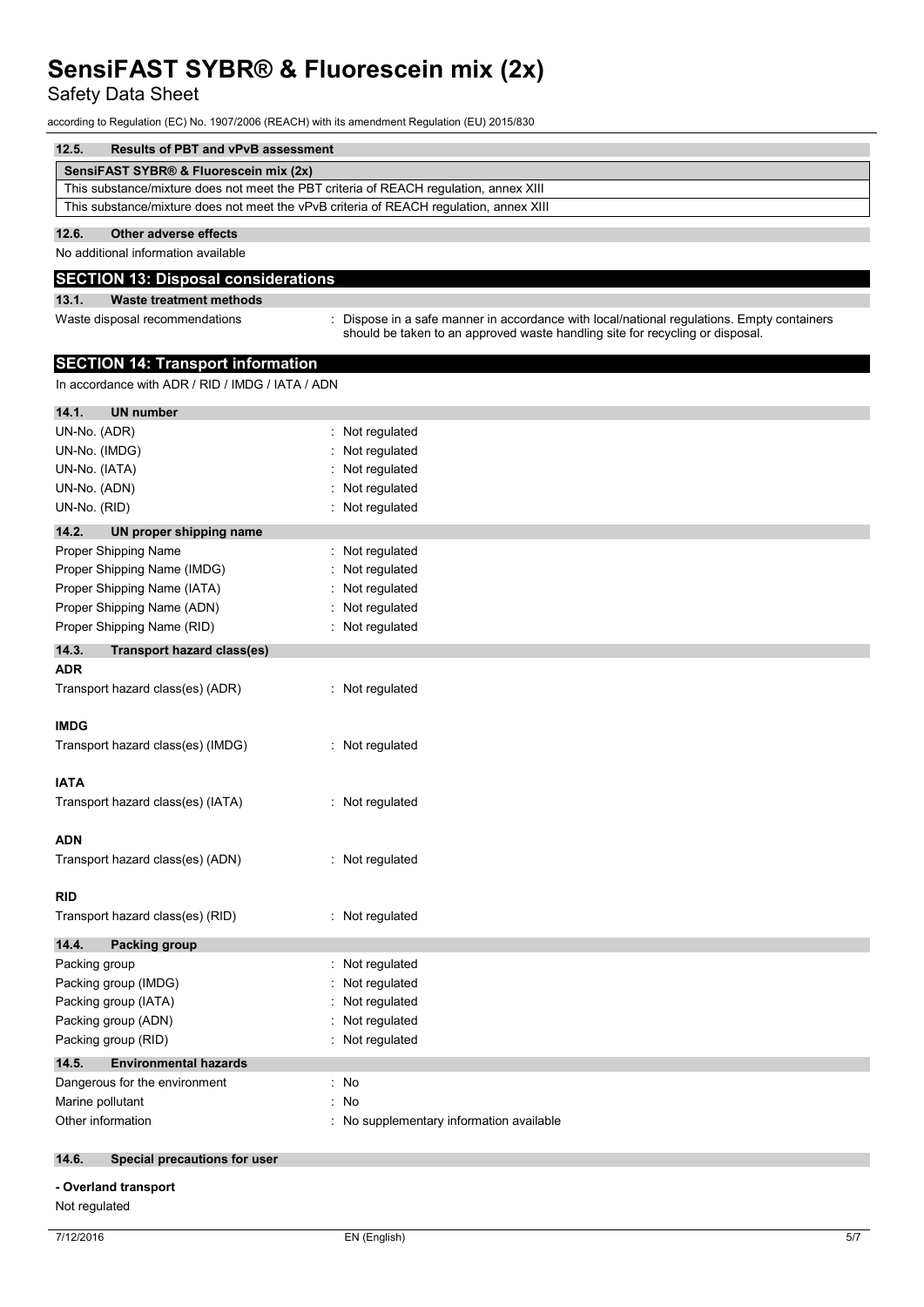Safety Data Sheet

according to Regulation (EC) No. 1907/2006 (REACH) with its amendment Regulation (EU) 2015/830

**- Transport by sea**

Not regulated

**- Air transport**

Not regulated

### **- Inland waterway transport**

Not regulated

**- Rail transport**

Not regulated

**14.7. Transport in bulk according to Annex II of MARPOL and the IBC Code**

Not applicable

## **SECTION 15: Regulatory information**

**15.1. Safety, health and environmental regulations/legislation specific for the substance or mixture**

#### **15.1.1. EU-Regulations**

Contains no REACH substances with Annex XVII restrictions Contains no substance on the RFACH candidate list  $\geq 0.1$  % / SCL Contains no REACH Annex XIV substances

#### **15.1.2. National regulations**

No additional information available

### **15.2. Chemical safety assessment**

No chemical safety assessment has been carried out

### **SECTION 16: Other information**

| Abbreviations and acronyms: |                                                                                                         |
|-----------------------------|---------------------------------------------------------------------------------------------------------|
|                             | ADR (Accord européen relatif au transport international des marchandises Dangereuses par Route)         |
|                             | ATE (Acute Toxicity Estimate)                                                                           |
|                             | CAS (Chemical Abstracts Service) number                                                                 |
|                             | CLP (Classification, Labeling and Packaging)                                                            |
|                             | DNEL (Derived No effect Limit)                                                                          |
|                             | EC (European Community)                                                                                 |
|                             | EC50 (Effective Concentration 50%)                                                                      |
|                             | EN (European Norm)                                                                                      |
|                             | IARC (International Agency for Research on Cancer)                                                      |
|                             | IATA (International Air Transport Association)                                                          |
|                             | IBC (Intermediate Bulk Container)                                                                       |
|                             | IMDG (International Maritime Dangerous Goods Code)                                                      |
|                             | IMO (International Maritime Organisation)                                                               |
|                             | LC50 (Lethal Concentration 50%)                                                                         |
|                             | LD50 (Lethal Dose 50%)                                                                                  |
|                             | MAC (Maximal Allowed Concentration)                                                                     |
|                             | O/W (Oil-in-Water (chemistry))                                                                          |
|                             | OECD (Organisation for Economic Co-operation and Development)                                           |
|                             | PBT (Persistent, bioaccumulative and toxic)                                                             |
|                             | PMcc (Pensky-Martens Closed Cup test)                                                                   |
|                             | PNEC (predicted no effect concentration)                                                                |
|                             | REACH (Registration, Evaluation and Authorisation of CHemicals)                                         |
|                             | RID (Règlement concernant le transport international ferroviaire de marchandises)                       |
|                             | STEL (Short Term Exposure Limit)                                                                        |
|                             | TWA (Time Weighted Average)                                                                             |
|                             | UNxxxx (Number assigned by the United Nations Committee of Experts on the Transport of Dangerous Goods) |
|                             | vPvB (very persistent and very bioaccumulative)                                                         |
|                             |                                                                                                         |